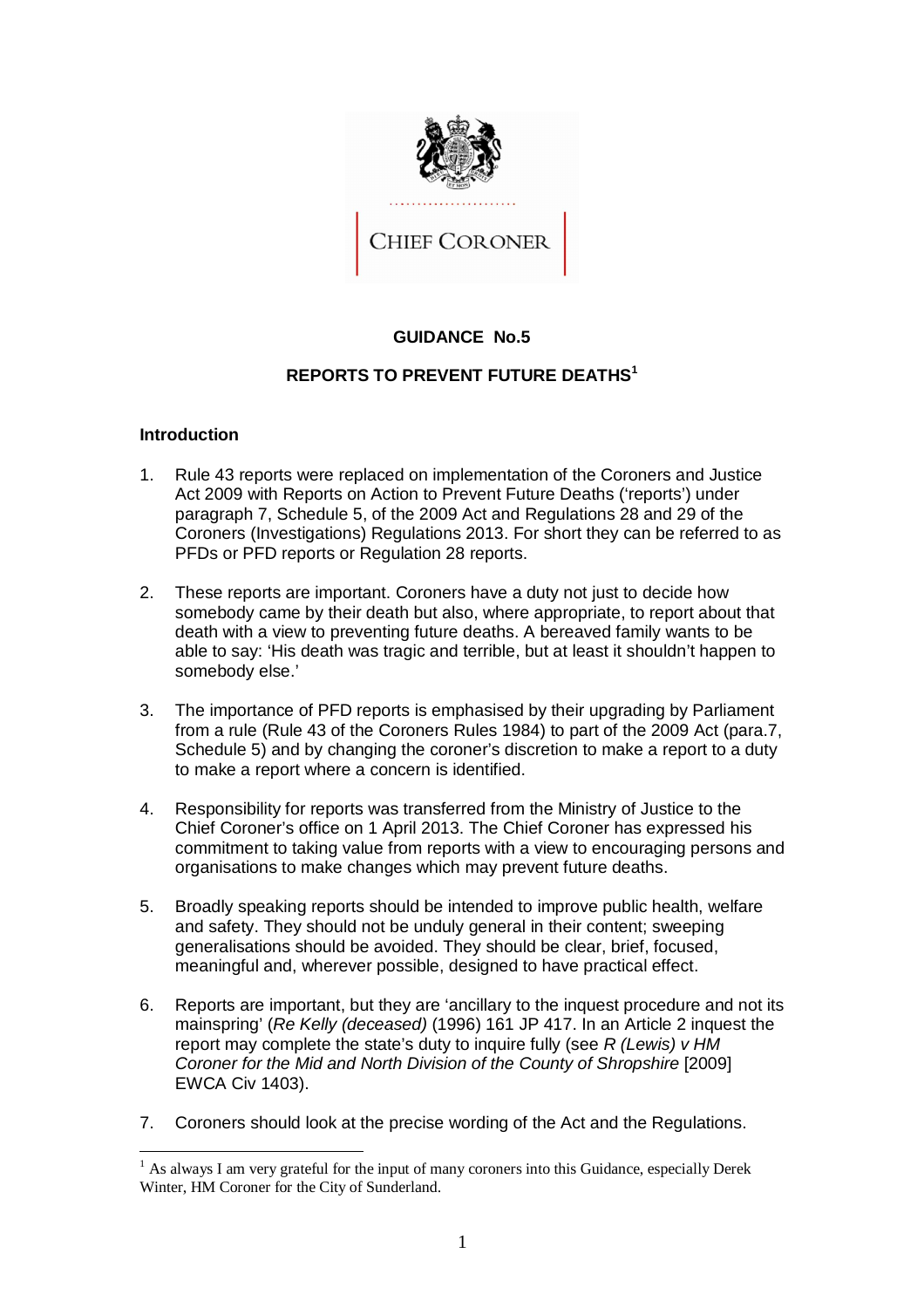- 8. This Guidance is not intended to cover every possible situation in which the duty to make a report may arise. It is for each coroner to decide on a case by case basis whether he or she has a statutory duty to make a report.
- 9. Please use the template documents for making reports, as attached at Annex A. For ease of use in the Chief Coroner's office the templates should not be amended or altered.

# **The coroner's duty**

- 10. The coroner's duty arises in the following circumstances:
	- (1) The coroner has been conducting an investigation into a person's death. Normally the investigation will be complete, with the inquest concluded, but not necessarily (see below).
	- (2) Something revealed by the investigation (including evidence at the inquest) gives rise to a concern. The coroner is not restricted to matters revealed in evidence at the inquest (as was the case with Rule 43 reports). The matter giving rise to concern will usually be revealed by evidence at the inquest, but it may be something revealed at any stage of a coroner's investigation. Giving rise to a concern is a relatively low threshold (*Coroners Inquests into the London Bombings of 7 July 2005*, per Lady Justice Heather Hallett, Assistant Deputy Coroner for Inner West London, ruling 6 May 2011, transcript p15).
	- (3) The concern is that circumstances creating a risk of further deaths will occur, or will continue to exist, in the future. It is concern of a risk to life caused by present or future circumstances (*ibid*. p15).
	- (4) In the coroner's opinion, action should be taken to prevent those circumstances happening again or to reduce the risk of death created by them.
	- (5) If  $(1) (4)$  apply, the coroner has a duty to report ('must report') the matter to a person or organisation who the coroner believes may have power to take such action.

# **Pre-condition to making a report**

11. It is a pre-condition to making a report that 'the coroner has considered all the documents, evidence and information that in the opinion of the coroner is relevant to the investigation' (Regulation 28(3)).

#### **The timing of the report**

- 12. Normally the report will be made after the inquest is concluded. That is because of the pre-condition to making a report provided by Regulation 28(3), above.
- 13. Previously, under the version of Rule 43 which was substituted by the Coroners (Amendment) Rules 2008, the coroner's concern could only arise from evidence given at the inquest. Now, however, the concern may arise from 'anything revealed by the investigation' (including the inquest). The wording of para.7 of Schedule 5 therefore permits a report to be made before an inquest is heard (so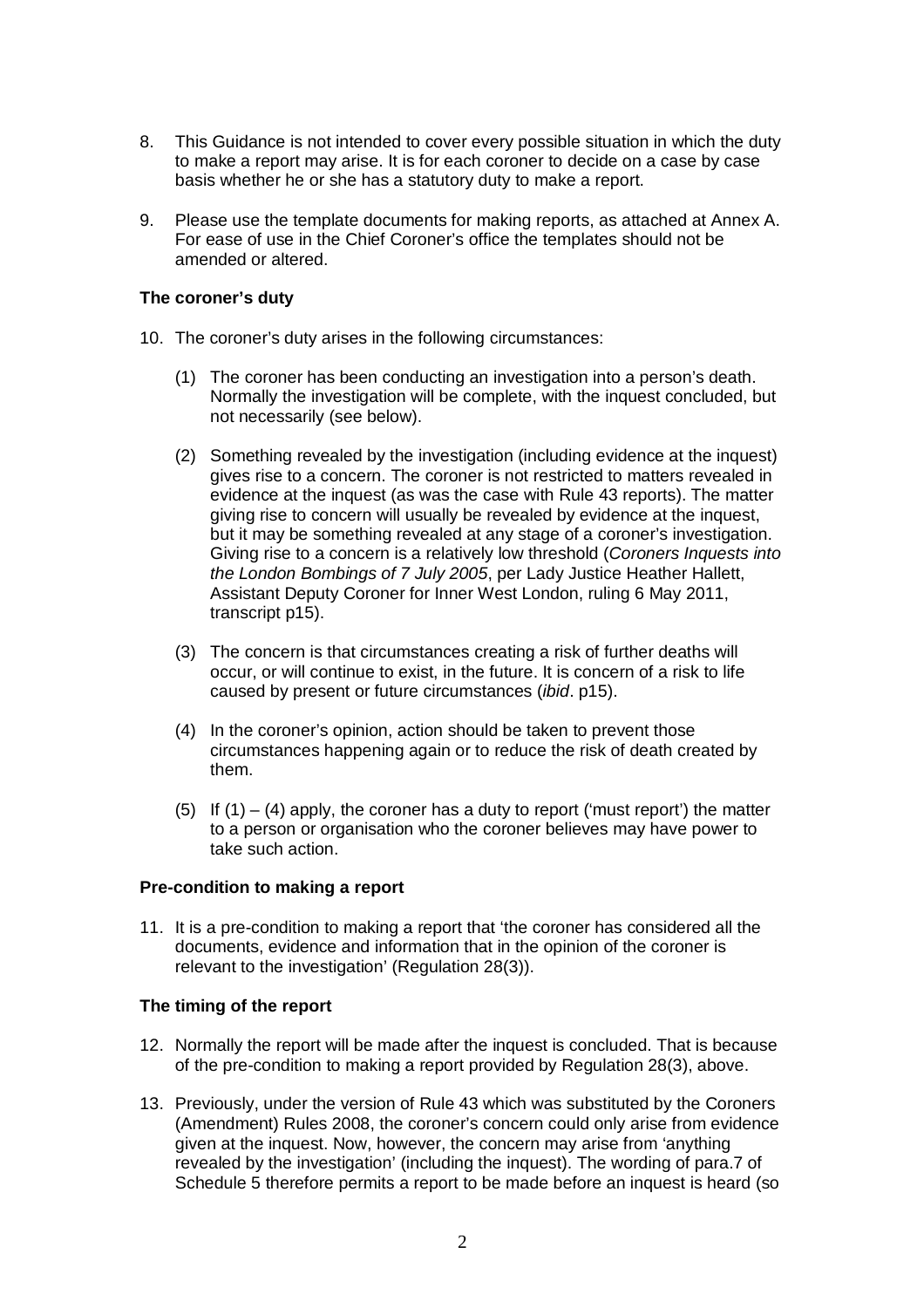long as the pre-condition is complied with). Where, for example, the coroner concludes that there is an urgent need for action he/she may report with a view to action being taken without delay. The Regulation 28(3) pre-condition may be satisfied during the investigation but before inquest when the coroner takes the view that there is unlikely to be more material to come on the matter of concern.

### **Procedure at inquest**

- 14. It was not the intention when changes were made to Rule 43 in 2008, nor is it the intention under the 2009 Act, that inquests should be lengthened or their scope widened for the purpose of hearing representations. Although a report may become an important aspect of the outcome of an investigation, it is essentially ancillary to the primary purpose of an inquest which is to determine the statutory determinations, findings and conclusions relating to the death as recorded in the Record of the inquest (section 10 of the Act, Rule 34 and Schedule Form 2 of the Rules).
- 15. Coroners may hear and give weight to representations by interested persons at the inquest as they see fit. Sometimes it may be necessary to hear some evidence which may be relevant for the purpose of making a report but not strictly relevant to the outcome of the inquest. For example, a medical witness could, where appropriate, enlarge on his or her earlier evidence while the jury is deliberating. Adding to an inquest with lengthy additional evidence or conducting a separate lengthy additional hearing should, however, be avoided. An inquest is an inquest, not a public inquiry.

# **The nature of the report**

- 16. Where a coroner has a duty to report, the report must state the coroner's concerns and that in the coroner's opinion action should be taken to prevent future deaths. The report must be sent to a person or organisation who the coroner believes has power to take such action (para.7(1)(c), Schedule 5 of the 2009 Act).
- 17. The report need not be restricted to matters causative (or potentially causative) of the death in question. Paragraph 7 is not so restricted. Paragraph 7(1)(b) refers to 'anything' revealed by the investigation which gives rise to concern that 'circumstances creating a risk of other deaths will occur …' It does not use any phrase such as 'in similar circumstances'.
- 18. The original Rule 43 used the phrase 'to prevent the recurrence of fatalities similar to that in respect of which the inquest is being held', but the word 'similar' was deleted from the later version. When the change to Rule 43 was made in 2008 the Ministry of Justice's *Guidance for coroners on changes to Rule 43* referred to the change allowing coroners to report issues that may be peripheral to a particular case but nevertheless will prevent deaths in the future. The word 'similar' remains absent from the 2009 Act. The report does not, therefore, have to relate to a death in similar circumstances.
- 19. By way of illustration, in a suicide case involving hanging at home, firearms are found at the house. The deceased has a history of serious violence and questions are raised during the course of the investigation about the police checks made for the purposes of firearms certificates. These questions raise sufficient concern with the coroner that action should be taken to prevent future deaths, not deaths in circumstances similar to the deceased's death, but relating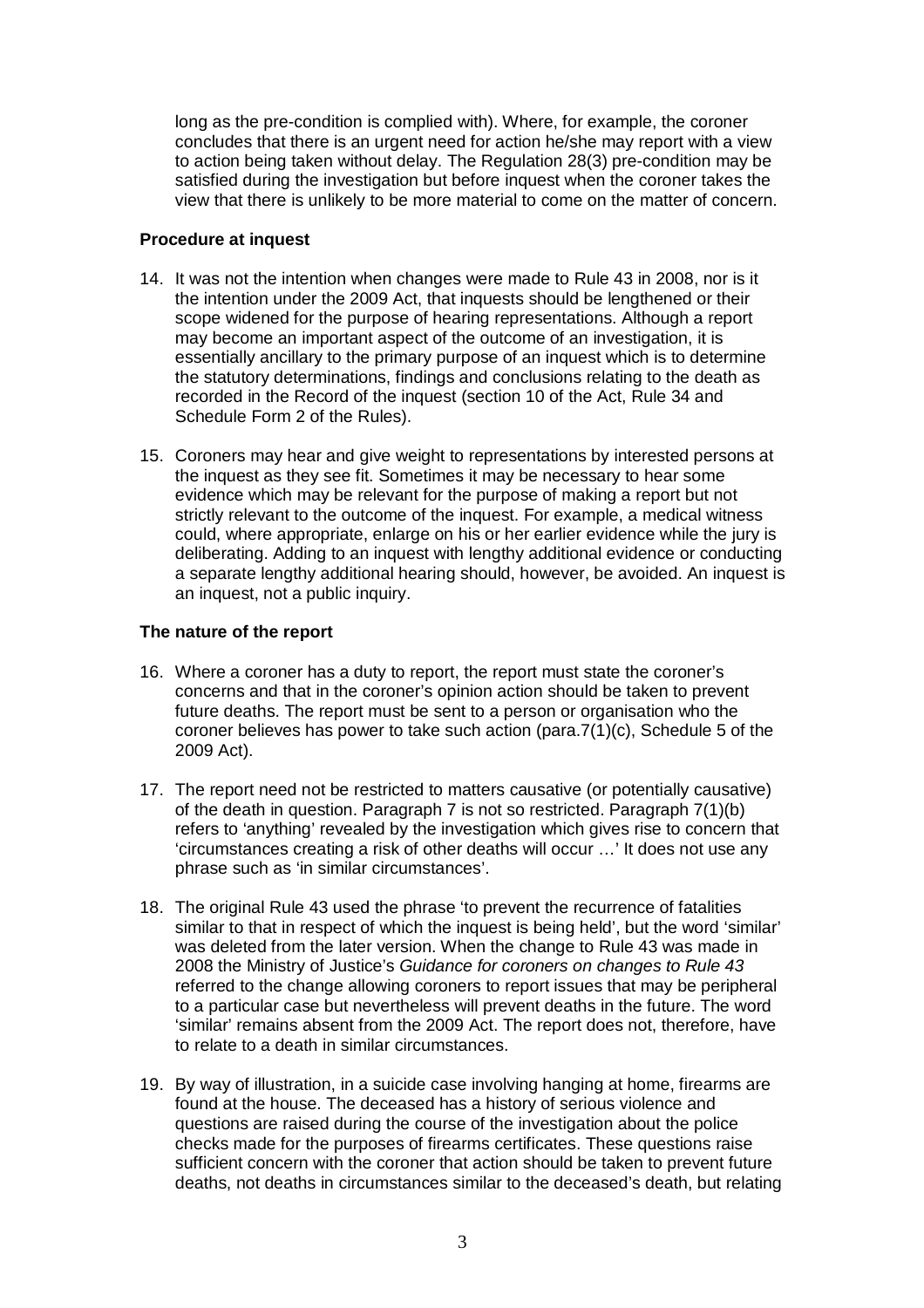to other possible deaths where police checks about firearms are shown to be inadequate.

- 20. Each report should be a carefully considered, professional document bearing in mind that it is likely to be published in due course on the judiciary website.
- 21. Do not include a confidentiality clause. In most cases it will not be necessary to send extraneous documents such as the Record of the Inquest or a recording to the recipient. The report should be complete in itself.

#### **The coroner's concerns (Box 5 of the template)**

- 22. The report, having set out the details of the investigation (and inquest) and the circumstances of the death, must then list the coroner's concerns (in Box 5 of the template, Annex A). These are the concerns which the investigation has revealed, either at the inquest or earlier during the investigation.
- 23. This part is the essence of a report to prevent future deaths. The coroner should express clearly, simply and 'in neutral and non-contentious terms' the factual basis for each concern (*R v Shrewsbury Coroner's Court, ex parte British Parachute Association* (1988) 152 JP 123). See Box 5 of the template forms at Annex A.
- 24. In some cases the action to be taken following the coroner's concern will be obvious. But it is not for the coroner to express precisely what action should be taken. **A PFD report is a recommendation that action should be taken, but not what that action should be.** The latter is a matter for the person or organisation to whom the PFD report is directed. Hallett LJ expressed it in this way:

'However, it is neither necessary, nor appropriate, for a coroner making a report under rule 43 to identify the necessary remedial action. As is apparent from the final words of rule 43(1), the coroner's function is to identify points of concern, not to prescribe solutions.' (*7/7 Bombings Inquests*, *ibid.* p15.)

- 25. Coroners should be careful, particularly when reporting about something specific, to base their report on clear evidence at the inquest or on clear information during the investigation, to express clearly and simply what that information or evidence is, and to ensure that a bereaved family's expectations are not raised unrealistically.
- 26. Reports should not apportion blame, be defamatory, prejudice law enforcement action or the administration of justice, affect national security, put anyone's safety at risk, or breach data protection for example by naming children or breaching medical confidentiality.
- 27. Coroners should not make any other observations of any kind, however well intentioned, outside the scope of the report. Such observations are an expression of opinion wider than is permissible (under section 5(3) of the 2009 Act - the old Rule 36) and are therefore unlawful and to no effect: see *R (Mowlem plc) v Avon Assistant Deputy Coroner* [2005] EWHC 1359 (Admin).
- 28. In the past some coroners have from time to time expressed themselves in public with forceful language. Phrases such as 'I am appalled' or 'I am disgusted' or 'shame on you' have been used. They should not be used. Coroners should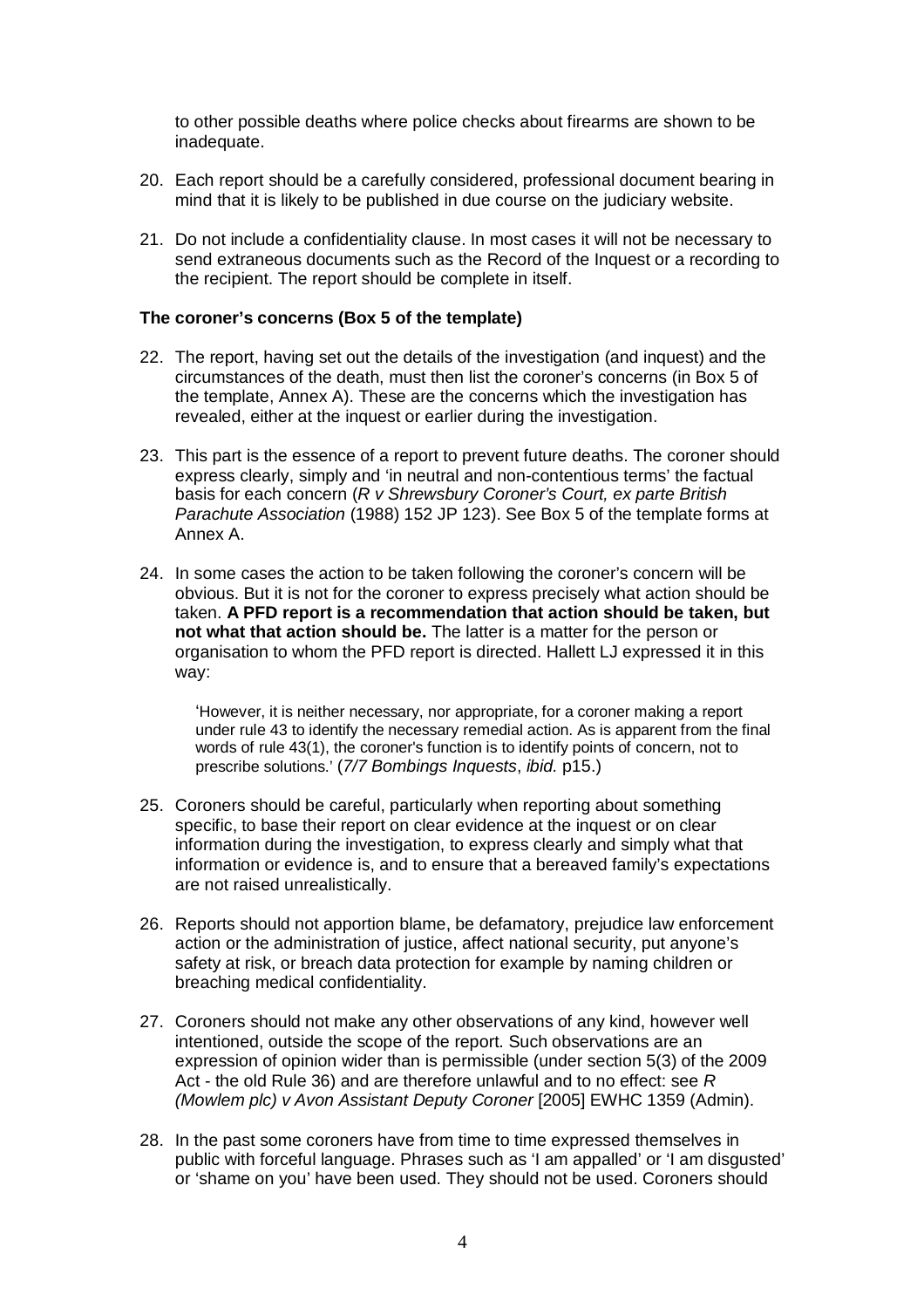at all times use moderate, neutral, well-tempered language, befitting the holder of a judicial office. This applies to public hearings as well as correspondence and reports.

# **Action (Box 6 of the template)**

- 29. Next, the report must state that 'in the coroner's opinion action should be taken' and that the coroner believes the person/organisation has 'power to take such action' (paragraph 7(1)). See Box 6 of the template forms at Annex A. The coroner should not recommend what that action should be (see paragraph 24 above), but the coroner can highlight the area of concern and draw attention to it (see Box 5 above).
- 30. Under this heading the report should usually do no more than state in these terms: 'In my opinion action should be taken to prevent future deaths and I believe you have the power to take such action.' See template and specimen attached.
- 31. It is not for a coroner to make recommendations as to what specific action should be taken. The wording of the 2009 Act does not go as far as, for example, the New Zealand law which permits coroners to make recommendations (section 22A, Coroners Act 1980). The coroner in England and Wales may draw attention to an area of concern for the person/organisation to consider, such as: 'You should consider a review of your procedures on safety and the use of ladders'. But that is not a specific remedial recommendation.
- 32. In *Re Clegg (deceased)* (1996) 161 JP 521 (DC) Phillips LJ used the word 'recommendations' in a general sense only: 'Again my conclusion is that in a situation such as this a coroner cannot be expected to do more than to make general recommendations and that it must, at the end of the day, be for the National Health Service to give detailed consideration to how their recommendations should be implemented'. In other words the coroner should identify the specific area of concern, raise it, but then allow the person/organisation to provide the remedy.
- 33. A number of cases are consistent with that approach. In *Re Kelly (deceased)* (1996) 161 JP 417 Pill LJ endorsed the coroner's recommendation under Rule 43 for a review of methods of communication during live military firing exercises. In *R v Shrewsbury Coroner's Court, ex parte British Parachute Association*, above, the Rule 43 'recommendation' was expressed by Lloyd LJ to be confined to the coroner announcing, 'presumably in neutral and non-contentious terms', that he was going to report the matter to the relevant authority.
- 34. And in the *7/7/ Bombings Inquests* Hallett LJ set out in her Rule 43 letter of 6 May 2011 her nine 'recommendations' and the reasons for them at some length and listed them in a Summary of Recommendations. But her recommendations involved no more than proposing reviews of specific aspects of procedures, protocols or training, for example: 'I recommend that the London Resilience Team reviews the provision of inter-agency major incident training for frontline staff, particularly with reference to the London Underground system.' She did not purport to suggest what the outcomes of those reviews should be.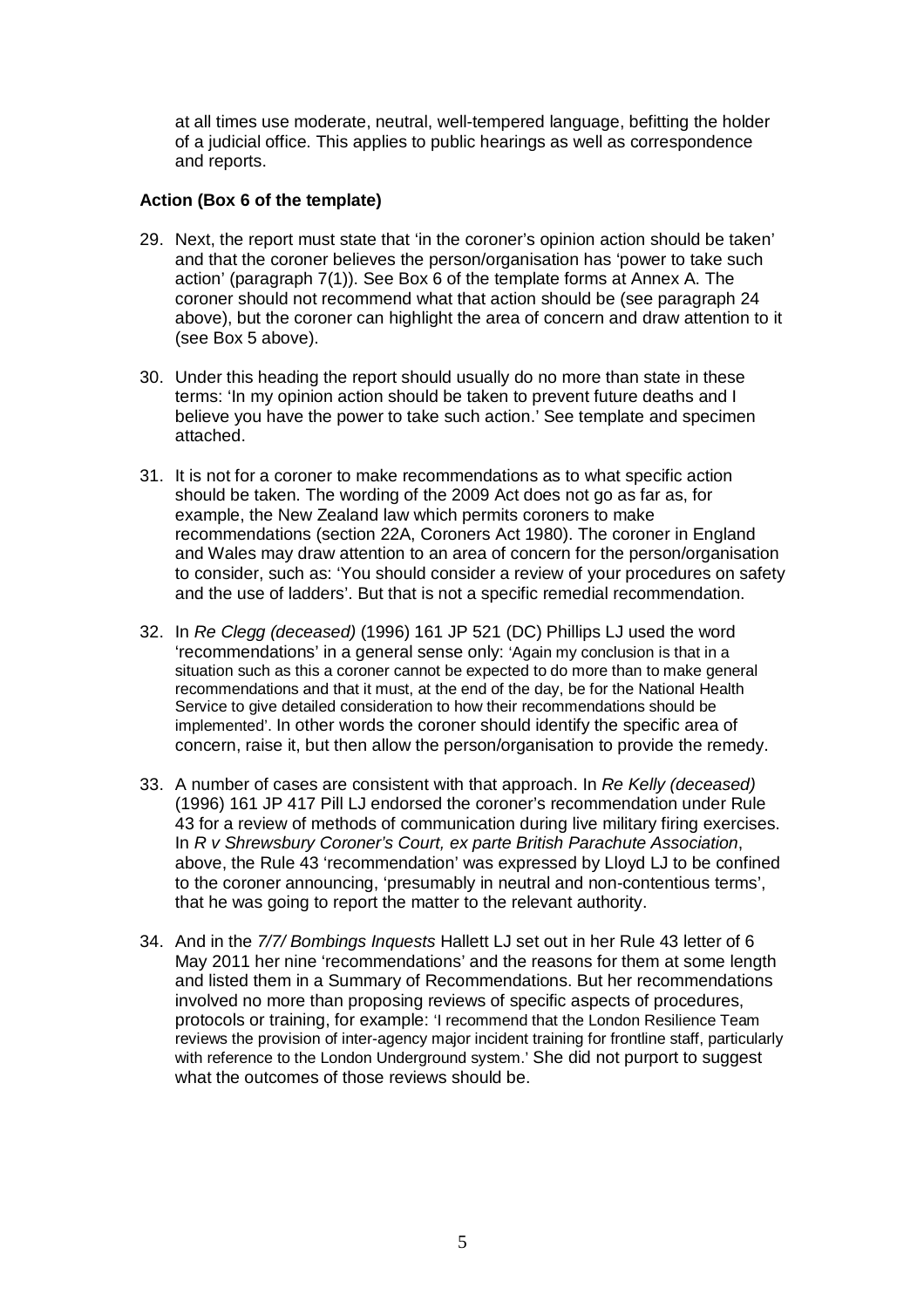# **Sending the report**

- 35. The coroner must send the report to 'a person who the coroner believes may have power to take such action': paragraph 7(1). 'Person' includes organisation. Where a report is sent to an organisation the coroner should seek to identify a relevant person in the organisation who is sufficiently senior to have the 'power' to take action.
- 36. The report should be sent out (a) within 10 working days of the end of the inquest, or (b) within 10 working days of the time, earlier, before inquest, when the matter of concern is revealed and considered during the course of the investigation (see paragraph 13 above).

# **Letter instead of report**

- 37. Where the duty to make a report does not arise, but the coroner wishes exceptionally to draw attention to a matter of concern which has arisen during the investigation (including the inquest), the coroner may choose to write a letter expressing that concern to the relevant person or organisation. For example, the matter in question may not relate to a risk of future deaths. Such a matter could be discussed with interested persons at the inquest and the correspondence could be copied to them.
- 38. An example of this arose in the inquest into the death of *Ian Tomlinson* who died during protests at the G20 summit in London in April 2009. There was evidence, which in the end was excluded from the inquest hearing, about police service vetting arrangements. This evidence did not relate to the death or to future deaths but it caused concern to the coroner who discussed it with counsel, corresponded with the Home Secretary about it, and disclosed the correspondence (with the Home Secretary's consent) to all interested persons. In due course the Home Secretary amended the vetting arrangements.

# **The role of the jury**

- 39. A jury is not permitted to make riders or recommendations: see *R v West London Coroner, ex parte Gray* [1988] 1 QB 467; *R v Shrewsbury Coroner's Court, ex parte British Parachute Association*, above; *R v HM Coroner for West Somerset ex parte Middleton* [2004] 2 AC 182, [38].
- 40. Coroners should not invite juries to make any kind of observation. Indeed, quite the contrary; juries should be directed not to express an opinion on any matter other than the section 5 matters to be ascertained (who, how, when and where). In the right case, however, the coroner has a discretion (not a duty) to leave to the jury, in addition to the direct or indirect causes or contributions to the death, facts which are relevant to the coroner's reporting power under paragraph 7 of Schedule 5, particularly where those facts are disputed or uncertain: see *Middleton* and *Lewis*, above (both Article 2 cases0.

# **Article 2 cases**

41. The coroner's procedural obligation under Article 2 is 'most effectively discharged' if the coroner announces publicly not only his/her intention to make a PFD report, if that is the intention, but also in broad terms the substance of the report which he/she intends to make: *Middleton*, [38].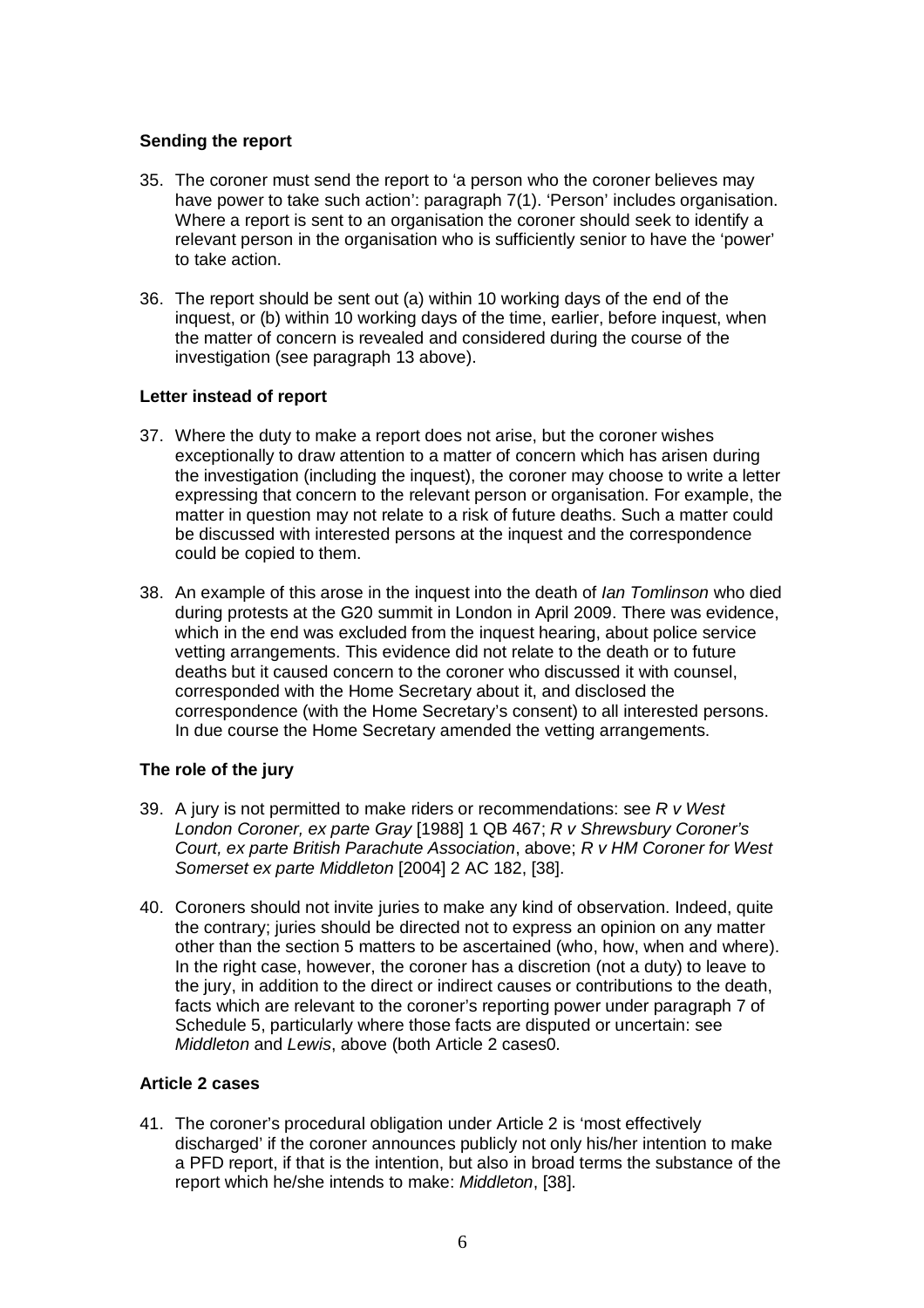# **Requirements relating to reports: format, responses, copies and publication**

### **Format**

- 42. When writing a PFD report the coroner should **always use the template form** which the Chief Coroner's office has previously provided. The form is in Word format. Coroners should not write PFD reports in letter format.
- 43. The completed template form should then be sent to the responder(s) in electronic form.

### **Responses**

- 44. A person or organisation must respond within 56 days or longer if the coroner grants an extension (Regulation 29(4) and (5)).
- 45. A response must detail the action taken or to be taken, whether in response to the report or otherwise, and the timetable for it, or it must explain why no action is proposed (Regulation 29(3)).

### **Copies**

- 46. The coroner must send a copy of the report to the Chief Coroner and all interested persons who in the coroner's opinion should receive it (Regulation 28(4)(a)). Where the deceased is believed to be under 18, a copy must also be sent to the Local Safeguarding Children Board (Regulation 28(4)(b)).
- 47. The coroner must send a copy of any response to the Chief Coroner and all interested persons who in the coroner's opinion should receive it (Regulation 29(6)).
- 48. All copies should be sent to the Chief Coroner's office **electronically,** preferably in PDF format. This is important, since there are likely to be something in the region of 600 reports a year. Electronic submission will aid filing, processing, reviewing and publication. There is no need to send a hard copy. Copies will be retained in the first instance for a period of five years.
- 49. The coroner may also send a copy of the report and/or the response to 'any other person [other than interested persons] who the coroner believes may find it useful or of interest' (Regulations 28(4)(c) and 29(6)(c)). The coroner should consider requests for copies from other persons on a case by case basis. A blanket policy of only providing reports or responses to interested persons would be unlawful. Coroners should err on the side of openness unless there is a very good reason for restricting access to these documents.

Reports about deaths in custody

50. All reports and responses about deaths in prisons and other detention centres should as a matter of good practice be sent to HM Inspectorate of Prisons in all cases. The present Inspector has indicated that he would welcome this practice. They should also be sent to the National Offender Management Service and the Independent Advisory Panel on Deaths in Custody.